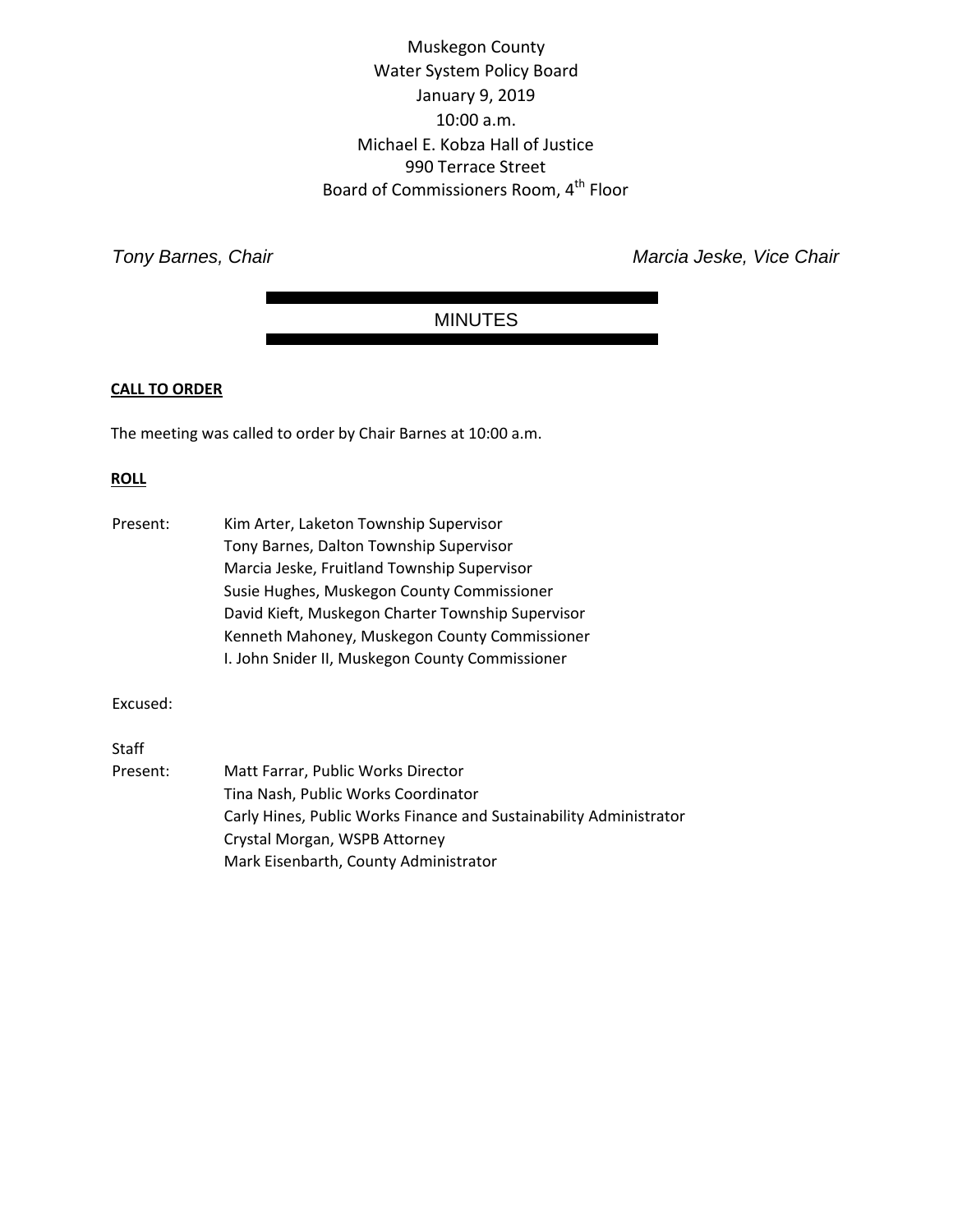### **ELECTION OF OFFICERS**

Chair Barnes opened nominations for Chair of the Muskegon County Regional Water System Policy Board.

Commissioner Hughes nominated Tony Barnes for Chair. Kim Arter nominated Marcia Jeske for Chair. There were no other nominations for Chair.

Chair Barnes closed the nominations for Chair.

**WSPB‐19‐001** Moved by Commissioner Mahoney, seconded by Commissioner Hughes, to cast a unanimous ballot for Tony Barnes as Chair.

Votes for Marcia Jeske: Arter, Snider Votes for Tony Barnes: Hughes, Mahoney, Wood, Jeske, Barnes

Tony Barnes assumed the Chair. Chair Barnes presiding.

Chair Barnes opened nominations for Vice Chair of the Muskegon County Regional Water System Policy Board.

Commissioner Hughes nominated Marcia Jeske for Vice Chair. There were no other nominations for Vice Chair.

Chair Barnes closed the nominations for Vice Chair.

**WSPB‐19‐002** Moved by Commissioner Hughes, seconded by Commissioner Snider, to cast a unanimous ballot for Marcia Jeske as Vice Chair.

#### **Voice Vote: Motion Carried**

Marcia Jeske assumed the Vice Chair.

Chair Barnes opened designations for Secretary of the Muskegon County Regional Water System Policy Board.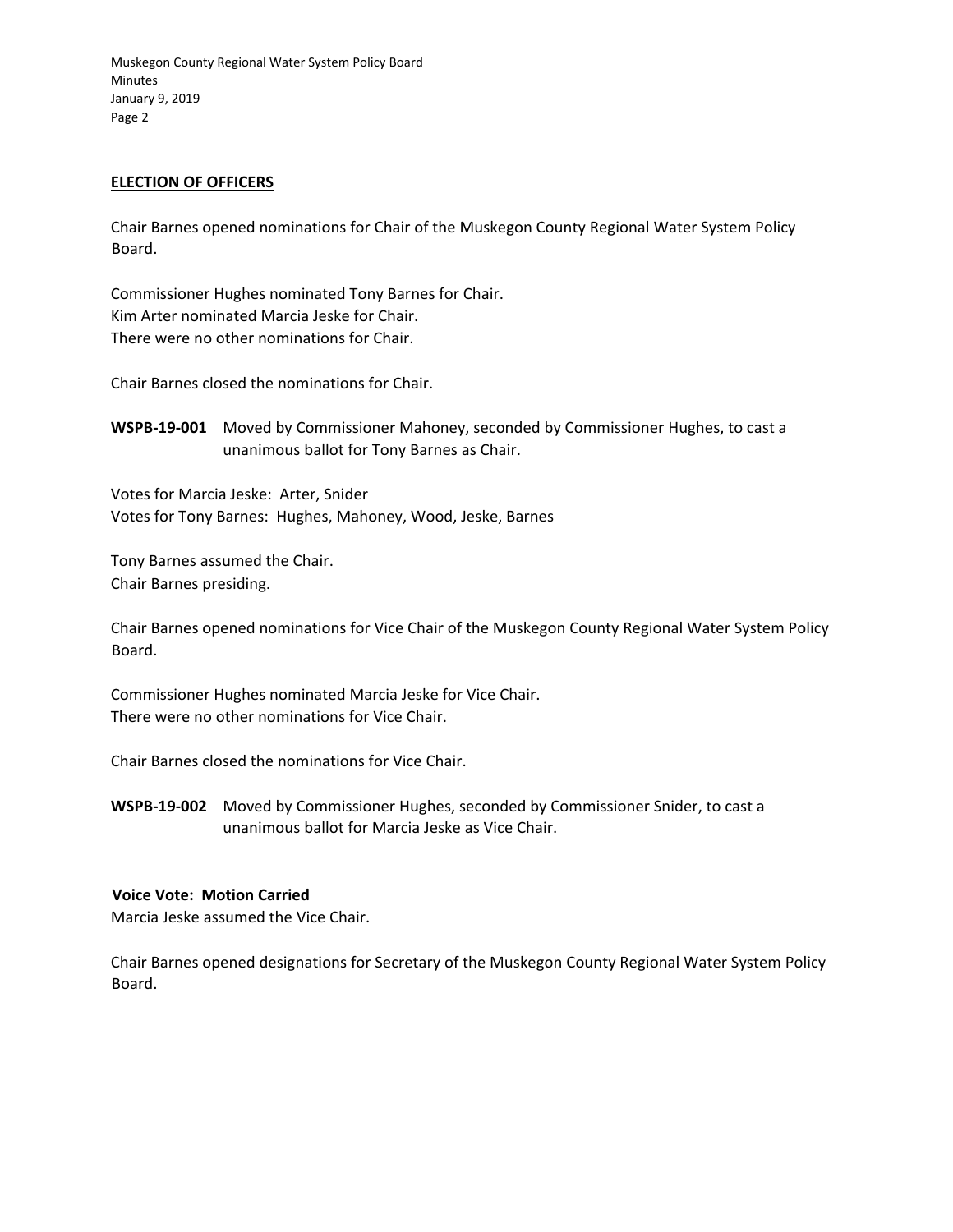#### **ELECTION OF OFFICERS CONT'D**

Commissioner Hughes nominated Tina Nash for Secretary. There were no other nominations. Chair Barnes closed the nominations.

**WSPB‐19‐003** Moved by Commissioner Hughes, supported by Marcia Jeske, to cast a unanimous ballot and Designate Tina Nash for Secretary of the Muskegon County Regional Water System Policy Board.

Voice Vote: **Motion Carried** 

Chair Barnes opened designations for Fiscal Officer of the Muskegon County Regional Water System Policy Board.

Commissioner Hughes nominated Carly Hines for Fiscal Officer. There were no other nominations. Chair Barnes closed the nominations.

**WSPB‐19‐004** Moved by Commissioner Mahoney, supported by Commissioner Snider, to cast a unanimous ballot and Designate Carly Hines for Fiscal Officer of the Muskegon County Regional Water System Policy Board.

Voice Vote: **Motion Carried**

#### **WSPB‐19‐005 APPROVAL OF AGENDA**

Moved by Commissioner Hughes, seconded by Marcia Jeske, to approve the agenda as presented.

Voice Vote: **Motion Carried**

#### **WSPB‐19‐006 APPROVAL OF MINUTES**

Moved by Commissioner Mahoney, seconded by Commissioner Snider, to approve the minutes of the Muskegon County Regional Water Policy Board meeting held on December 5, 2018.

Voice Vote: **Motion Carried**

# **PUBLIC COMMENT (on an agenda item)**

None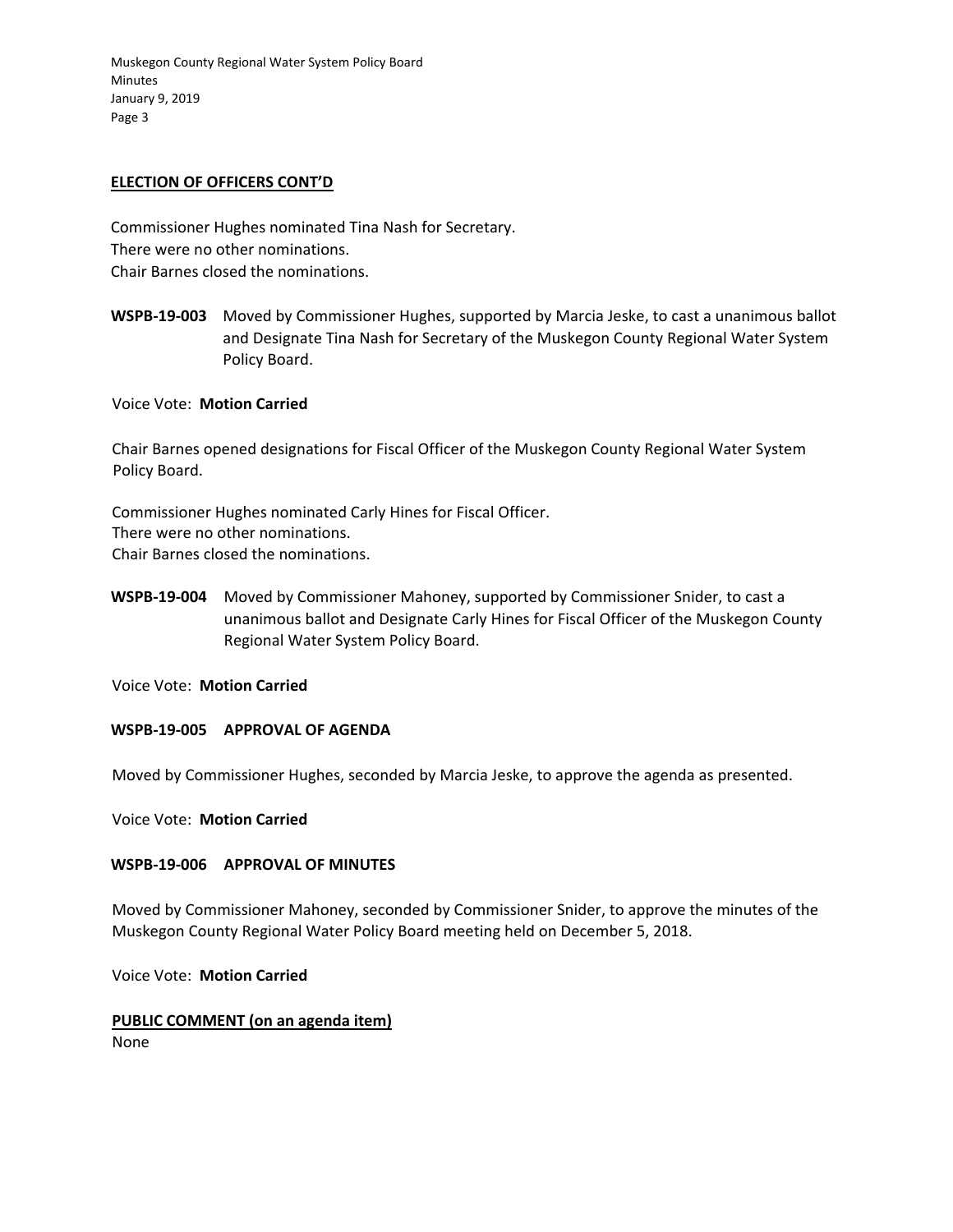### **ITEMS FOR DISCUSSION**

# **Appendix C**

Chair Barnes opened the floor for discussion. Matthew Farrar stated staff reviewed Crystal Morgan's comments on Appendix C. Matthew Farrar stated staff has no issues with them. Matthew Farrar stated they removed items addressed by the plumbing code.

There was discussion on section 2.2 regarding the various types of properties being addressed. Jeff Wood stated he agreed with Crystal Morgan's proposed language on sections 1.5 and 2.3. Jeff Wood asked Matthew Farrar if section 2.6 and 2.8 was covered by code. Matthew Farrar stated they were. Jeff Wood asked about section 2.16 and if the County standard contract requires these items be provided to the Townships or County. Matthew Farrar he is referring to the bidding process and the requirements of the County. Jeff Wood stated section 2.17 needs to be updated to reflect the current code.

Crystal Morgan will update Appendix C based on today's discussion and send a revised copy to the Board members for them to review.

#### **WSPB‐19‐007 INFORMATIONAL ITEMS**

Moved by Marcia Jeske, seconded by Commissioner Hughes, that the following information items be received and placed on file:

- 1. Local Fund Balance Sheet for December 2018
- 2. Meter Set List for December 2018
- 3. Check Disbursement Report

Voice Vote: **Motion Carried**

#### **REPORTS**

#### **Water System Update**

The Water System Update was accepted as written and distributed for information.

Matthew Farrar provided an update on the channel crossing. Matthew Farrar stated they have had frequent meetings with the City of Muskegon. The City would like to redo Beach Street where our water main needs to go. Matthew Farrar stated we will both save money by working on this together. Matthew Farrar stated there will be meetings scheduled with the MDEQ.

Matthew Farrar informed the Board that Steve Fink, Public Works Engineer & Projects Manager, received his MDEQ S‐1 Waterworks System Operator license.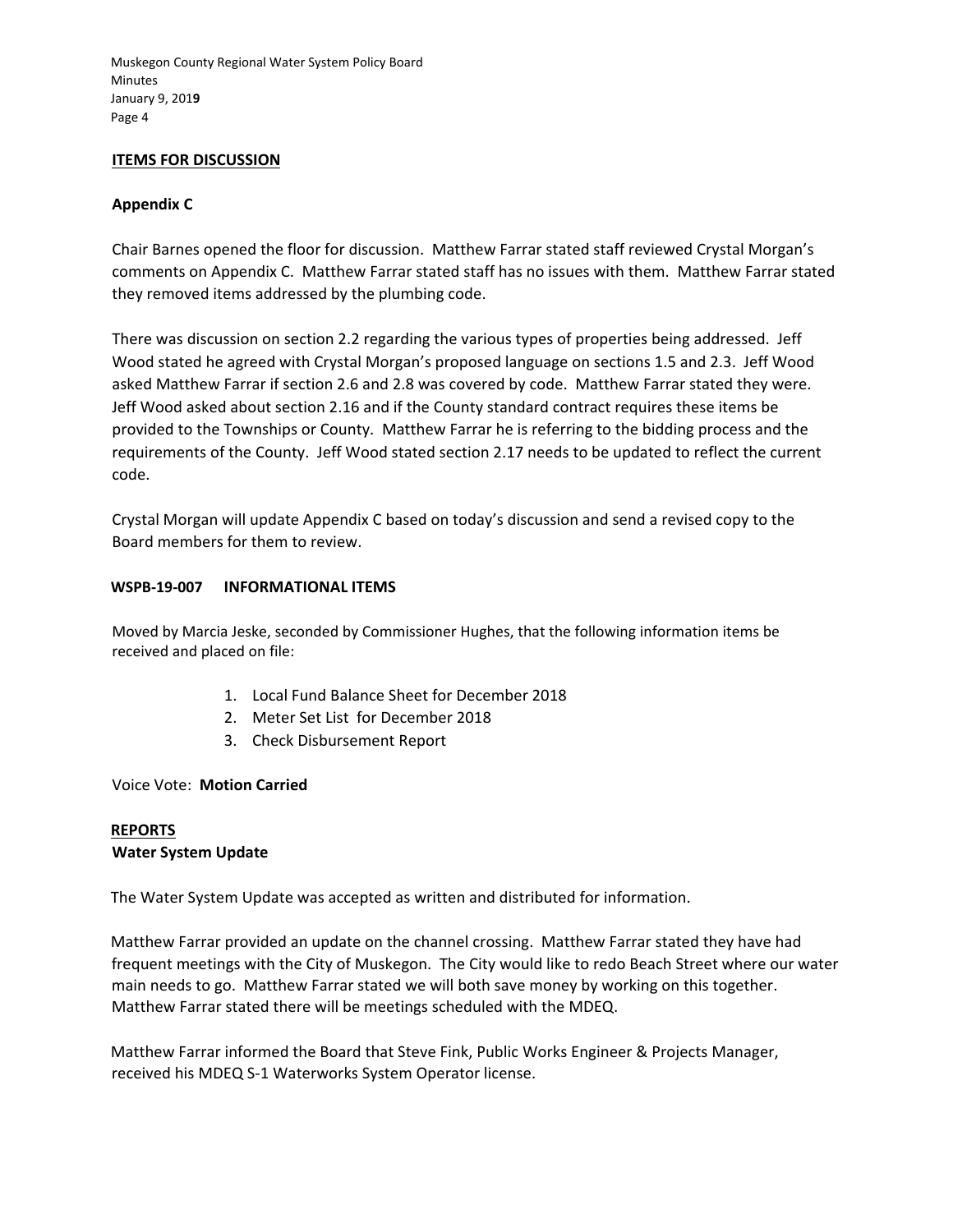### **OLD BUSINESS**

Jeff Wood stated the Management Contract sub-committee will meet on January 28<sup>th</sup>.

# **NEW BUSINESS**

None

#### **AUDIENCE PARTICIPATION**

Chair Barnes thanked everyone for their work on Appendix C.

#### **ADJOURN**

There being no further business to come before the Water System Policy Board, the meeting adjourned at 10:37 a.m.

Tony Barnes, Chair

\_\_\_\_\_\_\_\_\_\_\_\_\_\_\_\_\_\_\_\_\_\_\_\_\_\_\_\_\_\_\_\_\_\_

 *Preliminary Minutes To be approved at the next Water System Policy Board Meeting*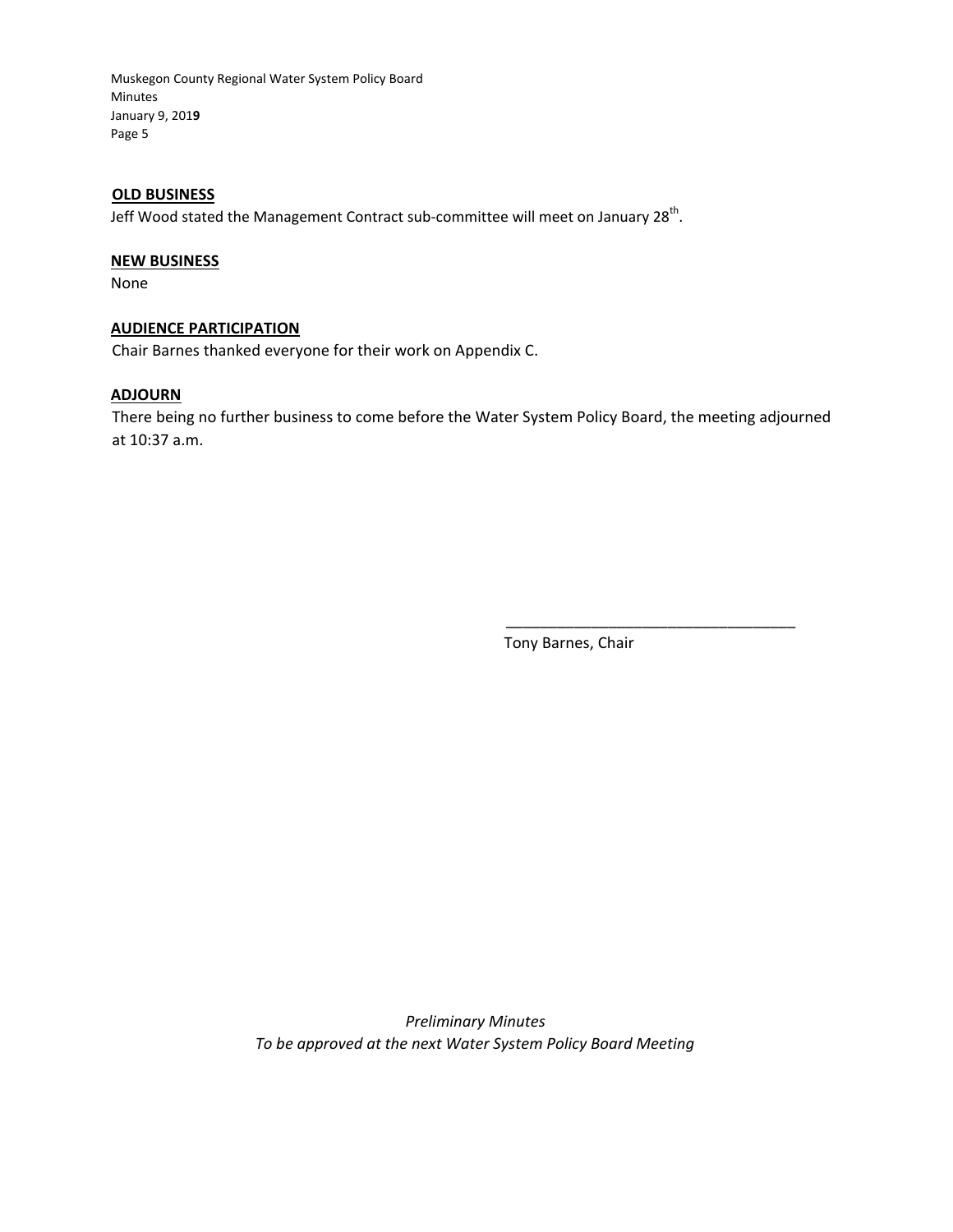# Muskegon County Water System Policy Board May 1, 2019 10:00 a.m. Michael E. Kobza Hall of Justice 990 Terrace Street Board of Commissioners Room, 4<sup>th</sup> Floor

**Tony Barnes, Chair** *Tony Barnes*, Chair *Marcia Jeske, Vice Chair* 

# MINUTES

# **CALL TO ORDER**

The meeting was called to order by Chair Barnes at 10:00 a.m.

# **ROLL**

| Present: | Kim Arter, Laketon Township Supervisor                             |
|----------|--------------------------------------------------------------------|
|          | Tony Barnes, Dalton Township Supervisor                            |
|          | Marcia Jeske, Fruitland Township Supervisor                        |
|          | Jennifer Hernandez, Muskegon Charter Township Supervisor           |
|          | Kenneth Mahoney, Muskegon County Commissioner                      |
|          | I. John Snider II, Muskegon County Commissioner                    |
| Excused: | Susie Hughes, Muskegon County Commissioner                         |
| Staff    |                                                                    |
| Present: | Matt Farrar, Public Works Director                                 |
|          | Tina Nash, Public Works Coordinator                                |
|          | Carly Hines, Public Works Finance and Sustainability Administrator |
|          | Robert Ribbens, Environmental Manager                              |
|          | Crystal Morgan, WSPB Attorney                                      |

# **WSPB-19-008 APPROVAL OF AGENDA**

Moved by Jennifer Hernandez, seconded by Commissioner Snider, to approve the agenda as presented.

#### Voice Vote: **Motion Carried**

Chair Barnes welcomed Jennifer Hernandez to the Water System Policy Board.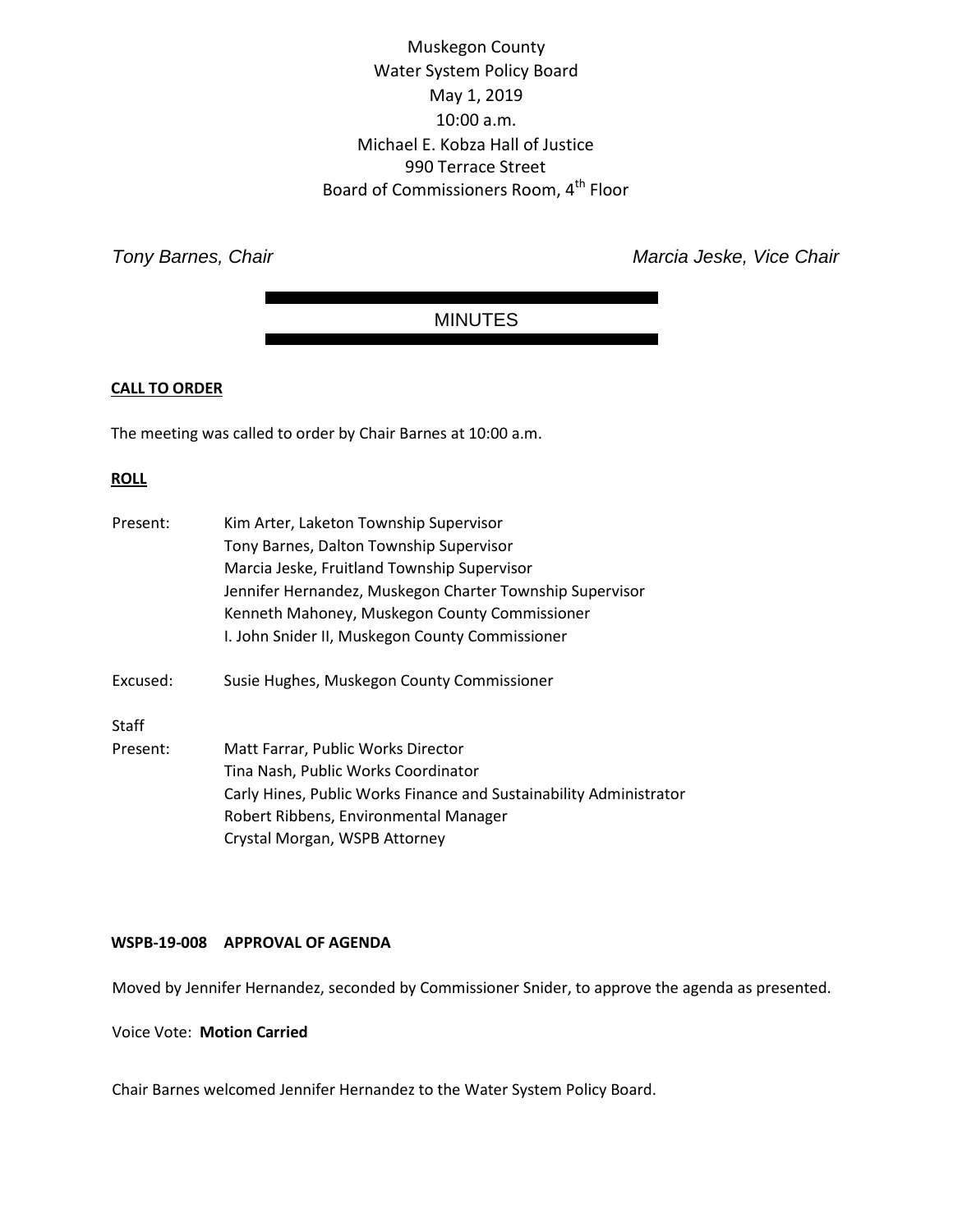#### **WSPB-19-009 APPROVAL OF MINUTES**

Moved by Marcia Jeske, seconded by Commissioner Snider, to approve the minutes of the Muskegon County Regional Water Policy Board meeting held on January 9, 2019.

Voice Vote: **Motion Carried** 

# **PUBLIC COMMENT (on an agenda item)**

None

# **ITEMS FOR DISCUSSION**

# **Appendix C**

Commissioner Snider commended those who worked on Appendix C. Kim Arter stated the subcommittee members were herself, Marcia Jeske, Matthew Farrar, Robert Ribbens and Crystal Morgan. Chair Barnes also thanked those involved for the time and work done on Appendix C.

Matthew Farrar stated Appendix C was looked at line by line. Matthew Farrar noted the subcommittee tried to align the terms and phrases and do away with items covered by the plumbing code and other laws.

Crystal Morgan pointed out that the redline version presented contains all of the changes since the beginning. Chair Barnes asked the board members to review Appendix C one last time for changes. Kim Arter requested this be an action item on the next agenda.

#### **INFORMATIONAL ITEMS**

- **WSPB-19-010** Moved by Commissioner Snider, seconded by Kim Arter, that the following informational items be received and placed on file:
	- 1. Local Fund Balance Sheet for April 2019
	- 2. Meter Set List for April 2019
	- 3. Check Disbursement Report

# Voice Vote: **Motion Carried**

- **WSPB-19-011** Moved by Marcia Jeske, seconded by Jennifer Hernandez, that the following informational items be received and placed on file:
	- 4. Annual Water Quality Report for Eastside and Northside Water Systems

Commissioner Snider asked if the reports were publicized. Matthew Farrar stated the state has strict guidelines for posting Water Quality Reports and we follow those requirements.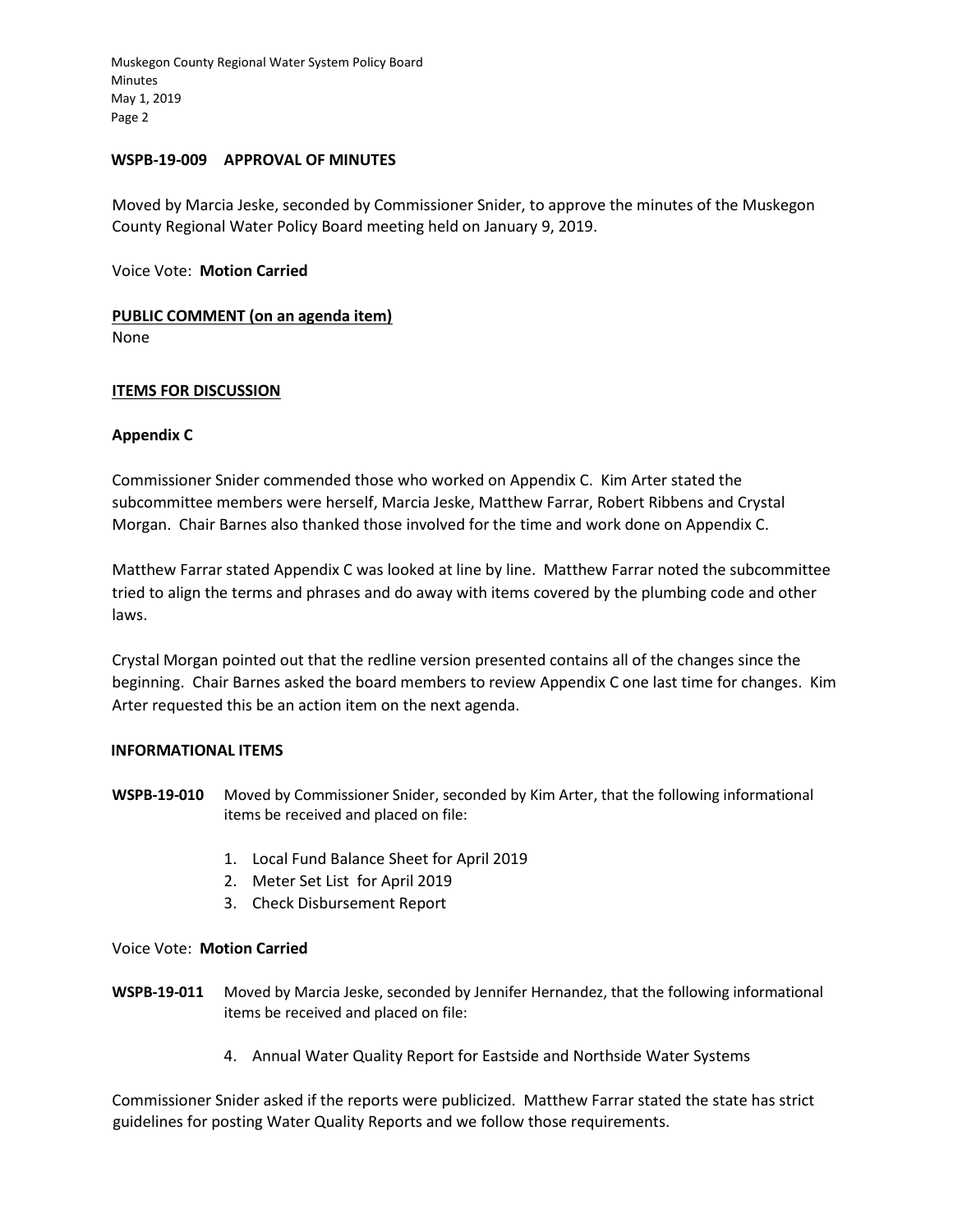Matthew Farrar stated the water quality is excellent and we have a very good water plant.

Chair Barnes asked Matthew Farrar about PFAS. Matthew Farrar stated there is a standard set by the EPA and we have been testing since 2012 for PFAS at the water plant. The latest results were 2 parts per trillion, which is very good.

Matthew Farrar pointed out the change in amount of fluoride treatment.

Voice Vote: **Motion Carried**

- **WSPB-19-012** Moved by Commissioner Mahoney, seconded by Marcia Jeske, that the following informational items be received and placed on file:
	- 5. Regional Water System Graphs

Chair Barnes asked Matthew Farrar about the spikes. Matthew Farrar stated most spikes are driven by weather conditions.

Voice Vote: **Motion Carried**

#### **OLD BUSINESS**

Chair Barnes asked for an update from the Management Contract Subcommittee members. Kim Arter stated there have been several meetings but none since Jeff Wood left. Crystal Morgan stated the subcommittee members met 3 times and went through a preliminary analysis of the entire contract. She is currently working on draft language before the subcommittee meets again.

Chair Barnes appointed Jennifer Hernandez to the Management Contract Subcommittee to replace Jeff Wood.

Chair Barnes appointed Kim Arter as Chair of the Management Contract Subcommittee.

#### **NEW BUSINESS**

Commissioner Snider asked for an update on the Channel Crossing Project. Matthew Farrar stated staff is working with many state agencies getting required approvals. Matthew Farrar pointed out the project will be broken down into phases. Matthew Farrar thanked the City of Muskegon staff for working with the County on this project which will save on costs. Matthew Farrar stated they are working with the MDEQ on a possible alternate route that also could save money if approved.

Kim Arter asked if the State Park campground could connect to water. Matthew Farrar stated it would be possible.

Matthew Farrar stated the cooperation with the State of Michigan agencies and the City of Muskegon has been very good.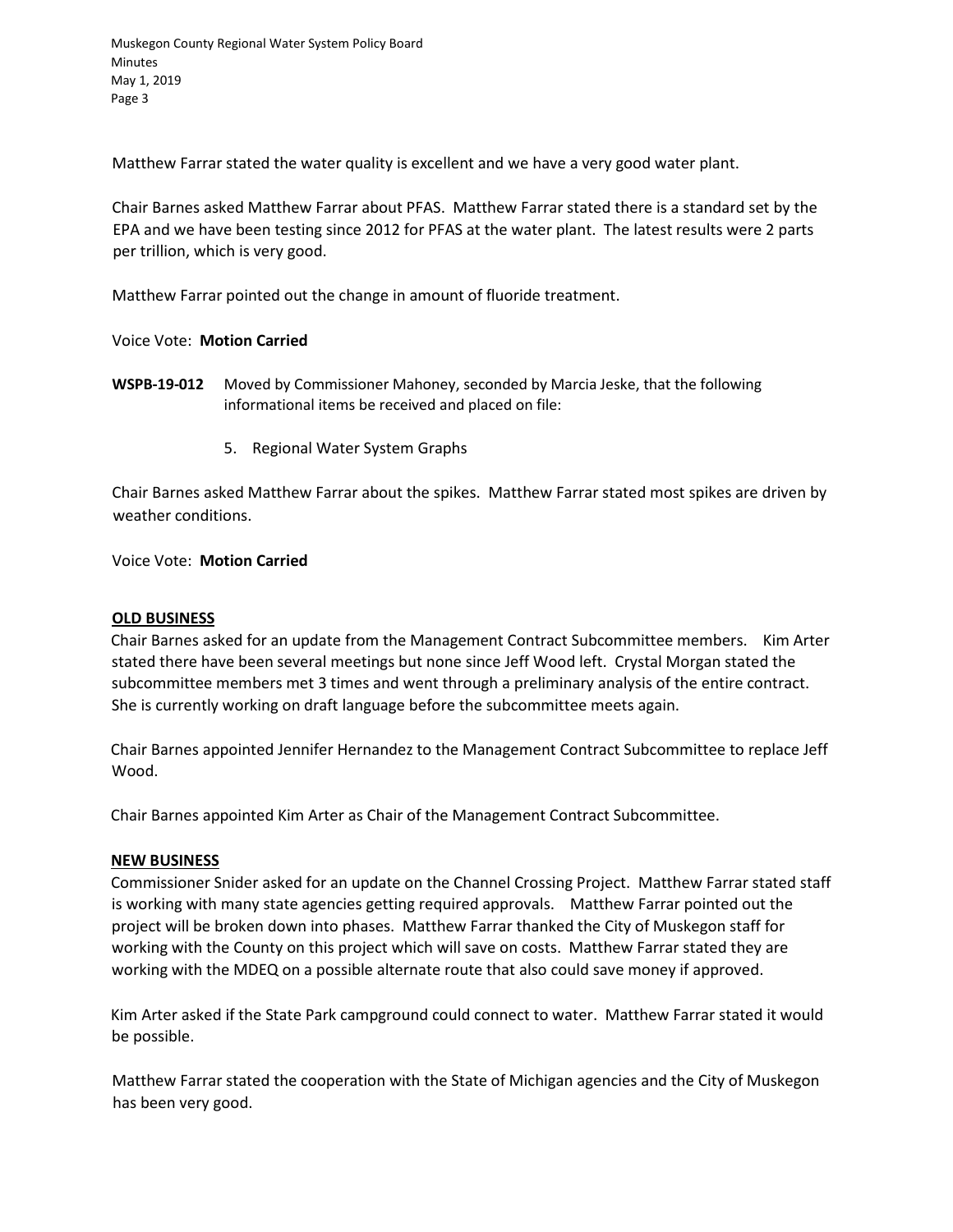#### **AUDIENCE PARTICIPATION**

Jennifer Hernandez introduced Muskegon Charter Township's new Treasurer, Lindsay Theile.

# **ADJOURN**

There being no further business to come before the Water System Policy Board, the meeting adjourned at 10:44 a.m.

Tony Barnes, Chair

\_\_\_\_\_\_\_\_\_\_\_\_\_\_\_\_\_\_\_\_\_\_\_\_\_\_\_\_\_\_\_\_\_\_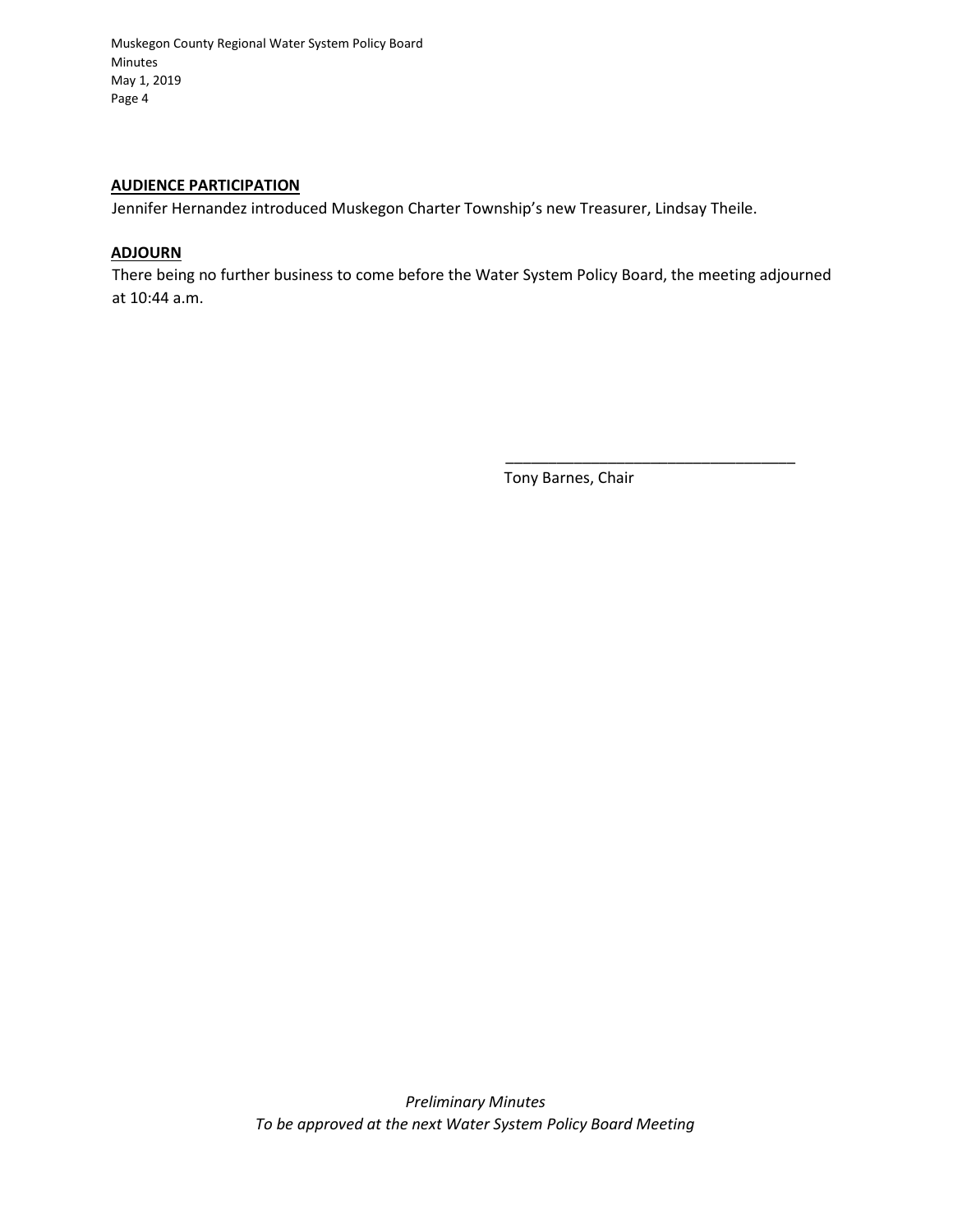# Muskegon County Water System Policy Board June 5, 2019 10:00 a.m. Michael E. Kobza Hall of Justice 990 Terrace Street Board of Commissioners Room, 4<sup>th</sup> Floor

**Tony Barnes, Chair** *Tony Barnes*, Chair *Marcia Jeske, Vice Chair* 

# MINUTES

# **CALL TO ORDER**

The meeting was called to order by Chair Barnes at 10:00 a.m.

# **ROLL**

| Present:     | Tony Barnes, Dalton Township Supervisor                            |
|--------------|--------------------------------------------------------------------|
|              | Marcia Jeske, Fruitland Township Supervisor                        |
|              | Chris Hall, Laketon Township Building Inspector                    |
|              | Jennifer Hernandez, Muskegon Charter Township Supervisor           |
|              | Susie Hughes, Muskegon County Commissioner                         |
|              | I. John Snider II, Muskegon County Commissioner                    |
| Excused:     | Kenneth Mahoney, Muskegon County Commissioner                      |
| <b>Staff</b> |                                                                    |
| Present:     | Matt Farrar, Public Works Director                                 |
|              | Tina Nash, Public Works Coordinator                                |
|              | Carly Hines, Public Works Finance and Sustainability Administrator |
|              | Steve Fink, Public Works Engineer & Projects Manager               |
|              | Crystal Morgan, WSPB Attorney                                      |
|              |                                                                    |

# **WSPB-19-013 APPROVAL OF AGENDA**

Moved by Commissioner Hughes, seconded by Marcia Jeske, to approve the agenda as presented.

Voice Vote: **Motion Carried**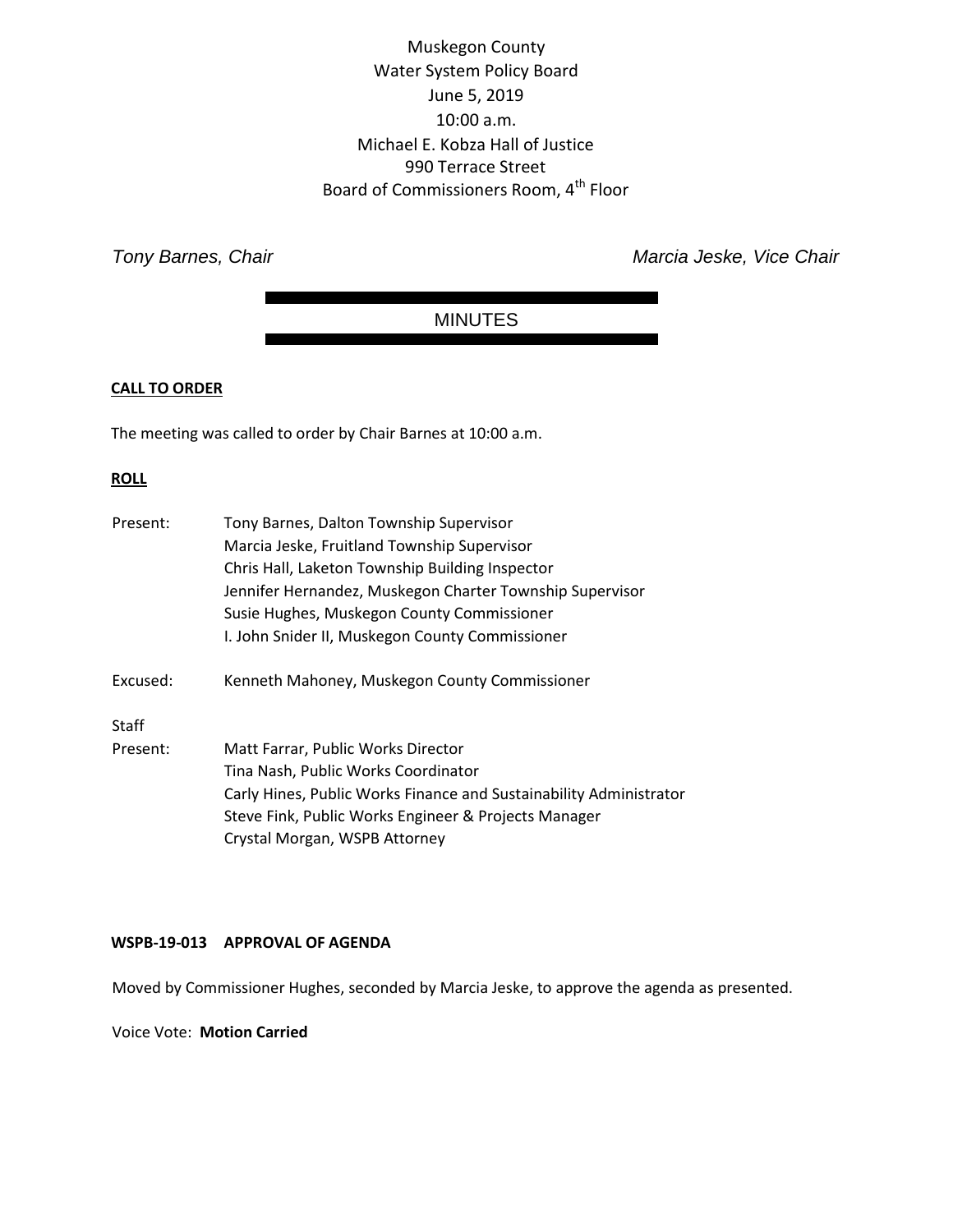#### **WSPB-19-014 APPROVAL OF MINUTES**

Moved by Marcia Jeske, seconded by Jennifer Hernandez, to approve the minutes of the Muskegon County Regional Water Policy Board meeting held on May 1, 2019.

Voice Vote: **Motion Carried** 

**PUBLIC COMMENT (on an agenda item)** 

None

#### **PRESENTATION – 2019 – 2020 Budget**

Matthew Farrar presented the fiscal year 2019-2020 Regional Water System budget. Matthew Farrar noted the need to prepare for future bond payments for the channel crossing project. Matthew Farrar stated this year they are predicting around \$80,000 in retained earnings. Matthew Farrar stated the proposed budget for fiscal year 2019 -2020 includes the recommended 10% rate increase. Matthew Farrar stated in fiscal year 2019-2020 they are estimating approximately \$370,000 in retained earnings. Matt provided an overview of the revenues, expenses and the 5 year capital improvement plan.

#### **ITEMS FOR Consideration**

# **WSPB -19-015 Recommend Appendix C**

Chair Barnes thanked the subcommittee and the attorney for their work on Appendix C.

Moved by Commissioner Snider, seconded by Commissioner Hughes, motion pursuant to Section 3 of the Uniform Water Rate Ordinance, which provides that the Policy Board shall make such rules, regulations and bylaws governing the operation of the Water System, the collection of charges therefor, and for the management and protection of the Water System as it may deem necessary, to approve Appendix C, entitled "Rules and Regulations", as amended with a draft date of May 28, 2019, and to submit the amended Appendix C to the Muskegon County Board of Public Works and the Townships for approval.

Voice Vote: **Motion Carried**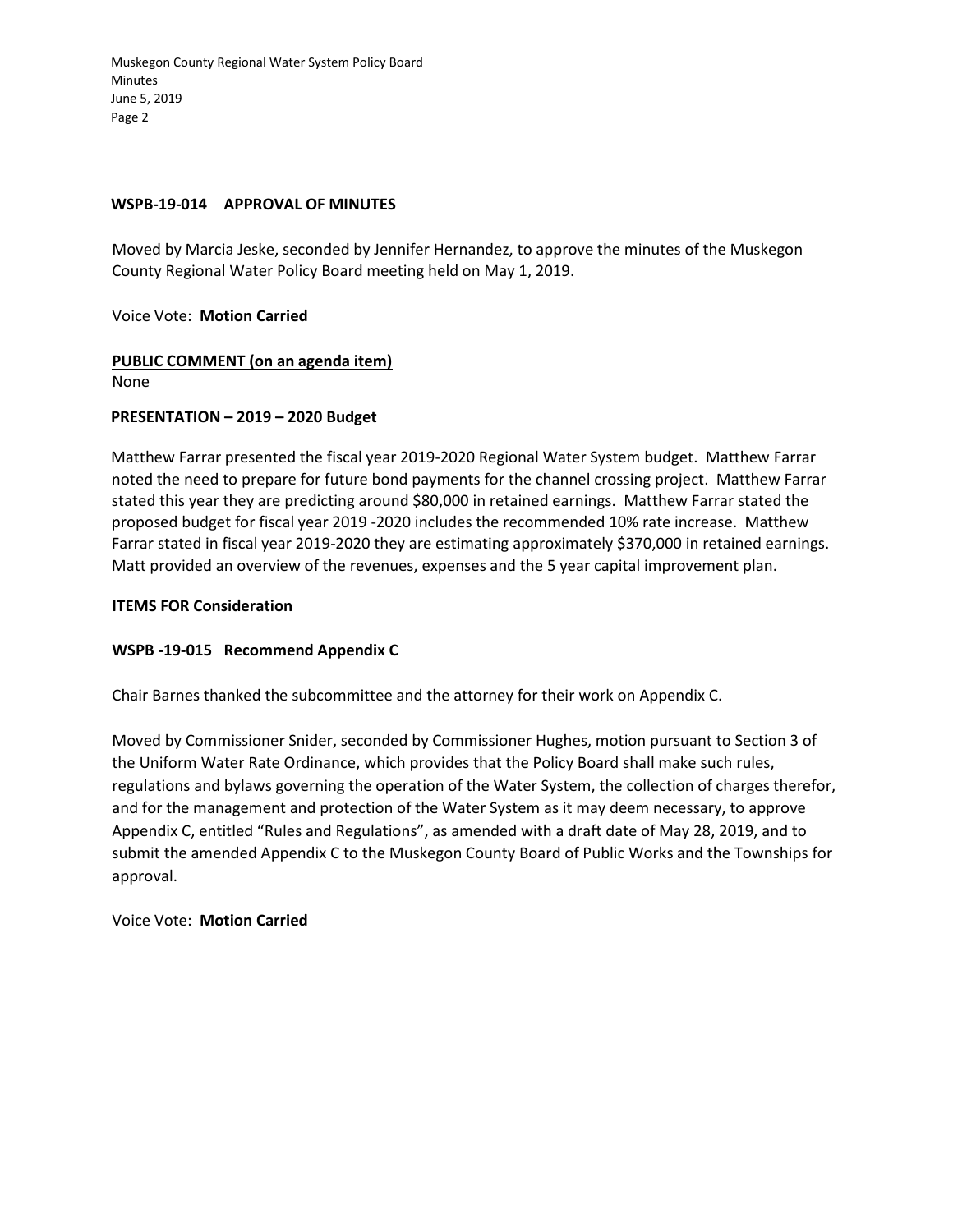### **WSPB-19-016 Recommend Rate Increase**

Moved by Commissioner Snider, seconded by Chair Barnes, to recommend to the Muskegon County Board of Public Works that it increase the commodity rate from \$3.82 per cubic foot to \$4.01 per cubic foot and increase the monthly ready-to-serve charge base from \$11.25 to \$14.06.

Marcia Jeske asked if each municipality would need to approve the rate change. Crystal Morgan stated she would prepare cover resolutions and distribute them by email for both revised Appendix B and revised Appendix C.

Roll Call: Yes – Hall, Hernandez, Hughes, Snider, Jeske, Barnes No – None Excused - Mahoney **Motion Carried**

#### **INFORMATIONAL ITEMS**

**WSPB-19-017** Moved by Commissioner Hughes, seconded by Jennifer Hernandez, that the following informational items be received and placed on file:

- 1. Local Fund Balance Sheet for May 2019
- 2. Meter Set List for May 2019
- 3. Check Disbursement Report
- 4. Monthly Report for May 2019

#### Voice Vote: **Motion Carried**

#### **OLD BUSINESS**

Steve Fink provided an update on the channel crossing project. Steve Fink stated the focus has been on the first portion of the channel crossing from the water plant up to the channel. DPW staff and the design consultant have met several times with the City of Muskegon and have reached an agreement on the route up Beach Street. The cost sharing agreement is in the process of being finalized. Steve Fink stated they have been meeting with Johnson & Anderson on two possible routes through the State Park. Steve Fink discussed the two alternative routes and explained the pros and cons of each option. Steve Fink stated the next step will be to meet with the State Park and get their concurrence on both possible routes. Steve Fink stated they are looking to bid out the first portion of the project in the City of Muskegon in September.

Chair Barnes mentioned the email from the Crystal Morgan regarding the VFW. Crystal Morgan stated she directed the VFW to the township and explained the Water System Policy Board does not set or recommend sewer rates.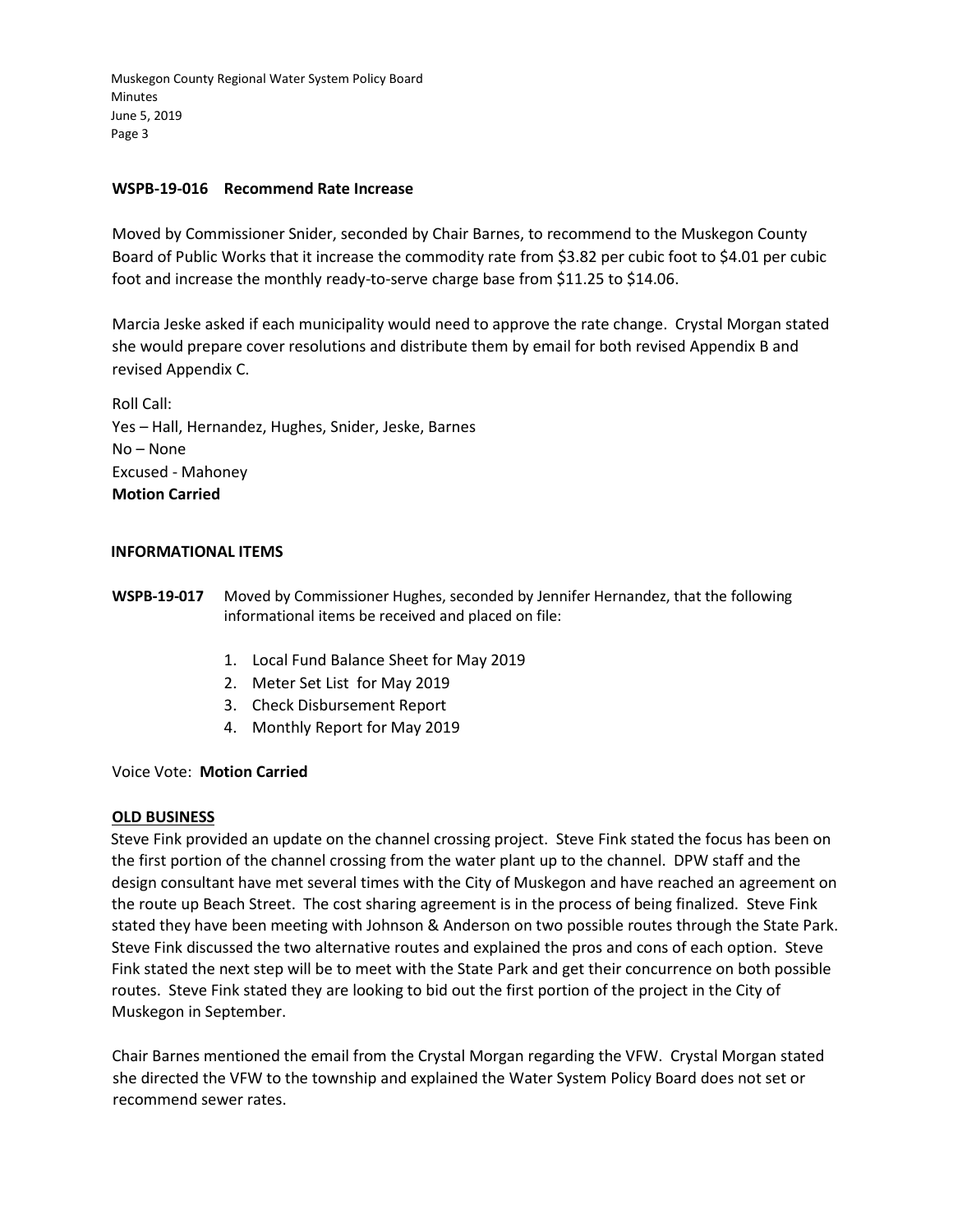#### **NEW BUSINESS**

None

#### **AUDIENCE PARTICIPATION**

None

### **ADJOURN**

There being no further business to come before the Water System Policy Board, the meeting adjourned at 10:28 a.m.

Tony Barnes, Chair

\_\_\_\_\_\_\_\_\_\_\_\_\_\_\_\_\_\_\_\_\_\_\_\_\_\_\_\_\_\_\_\_\_\_

*Preliminary Minutes To be approved at the next Water System Policy Board Meeting*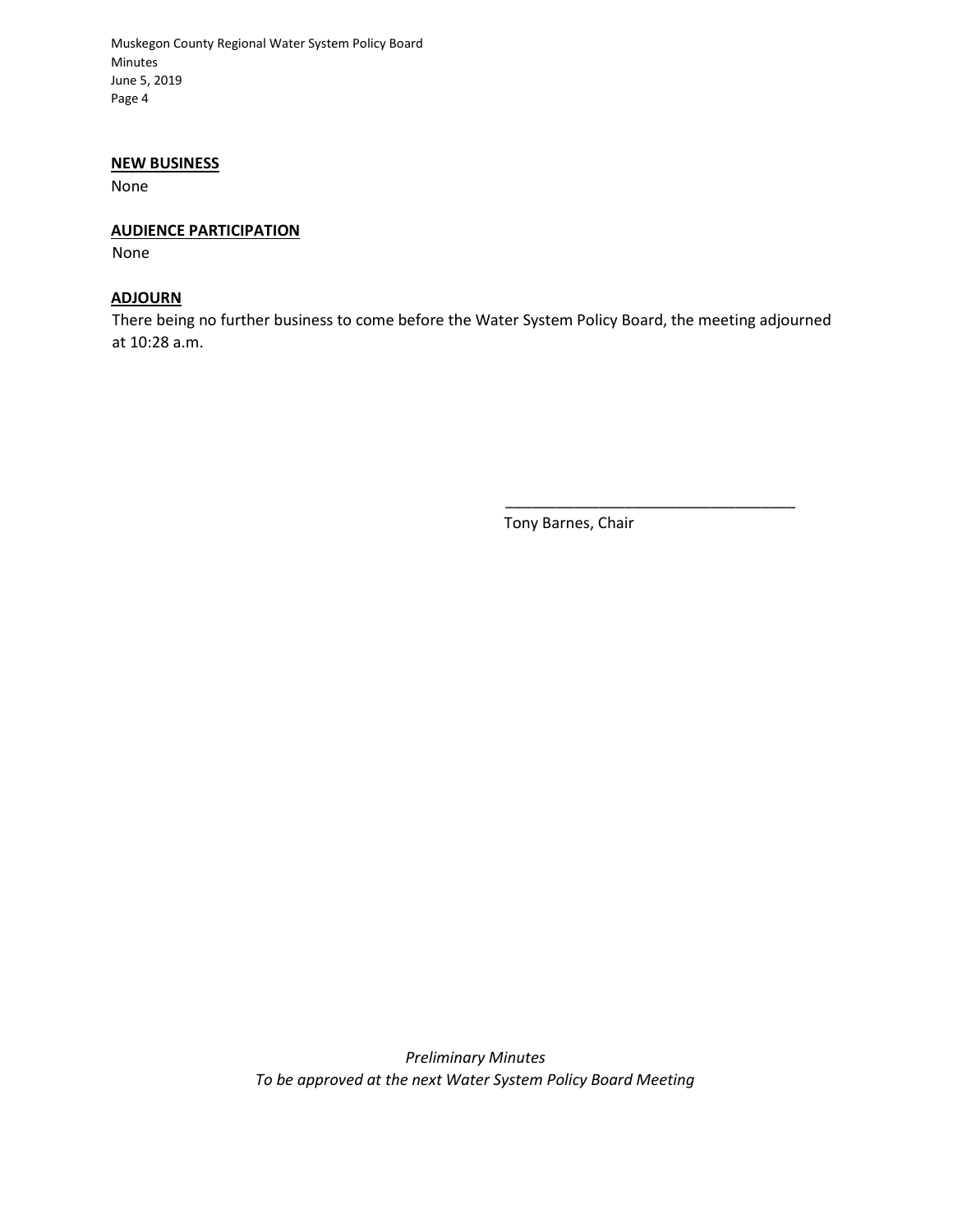Muskegon County Water System Policy Board August 7, 2019 10:00 a.m. Michael E. Kobza Hall of Justice 990 Terrace Street Board of Commissioners Room, 4<sup>th</sup> Floor

**Tony Barnes, Chair** *Tony Barnes*, Chair *Marcia Jeske, Vice Chair* 

# MINUTES

# **CALL TO ORDER**

The meeting was called to order by Chair Barnes at 10:00 a.m.

# **ROLL**

| Present: | Kim Arter, Laketon Township Supervisor                                  |
|----------|-------------------------------------------------------------------------|
|          | Tony Barnes, Dalton Township Supervisor                                 |
|          | Melissa Beegle, Fruitland Township Treasurer                            |
|          | Jennifer Hodges, Muskegon Charter Township Supervisor                   |
|          | Susie Hughes, Muskegon County Commissioner                              |
|          | I. John Snider II, Muskegon County Commissioner [arrived at 10:07 a.m.] |
| Absent:  | Kenneth Mahoney, Muskegon County Commissioner                           |
| Staff    |                                                                         |
| Present: | Matt Farrar, Public Works Director                                      |
|          | Tina Nash, Public Works Coordinator                                     |
|          | Carly Hines, Public Works Finance and Sustainability Administrator      |
|          | Steve Fink, Public Works Engineer & Projects Manager                    |
|          | Crystal Morgan, WSPB Attorney                                           |

# **WSPB-19-018 APPROVAL OF AGENDA**

Moved by Jennifer Hodges, seconded by Commissioner Hughes, to approve the agenda as presented.

Voice Vote: **Motion Carried**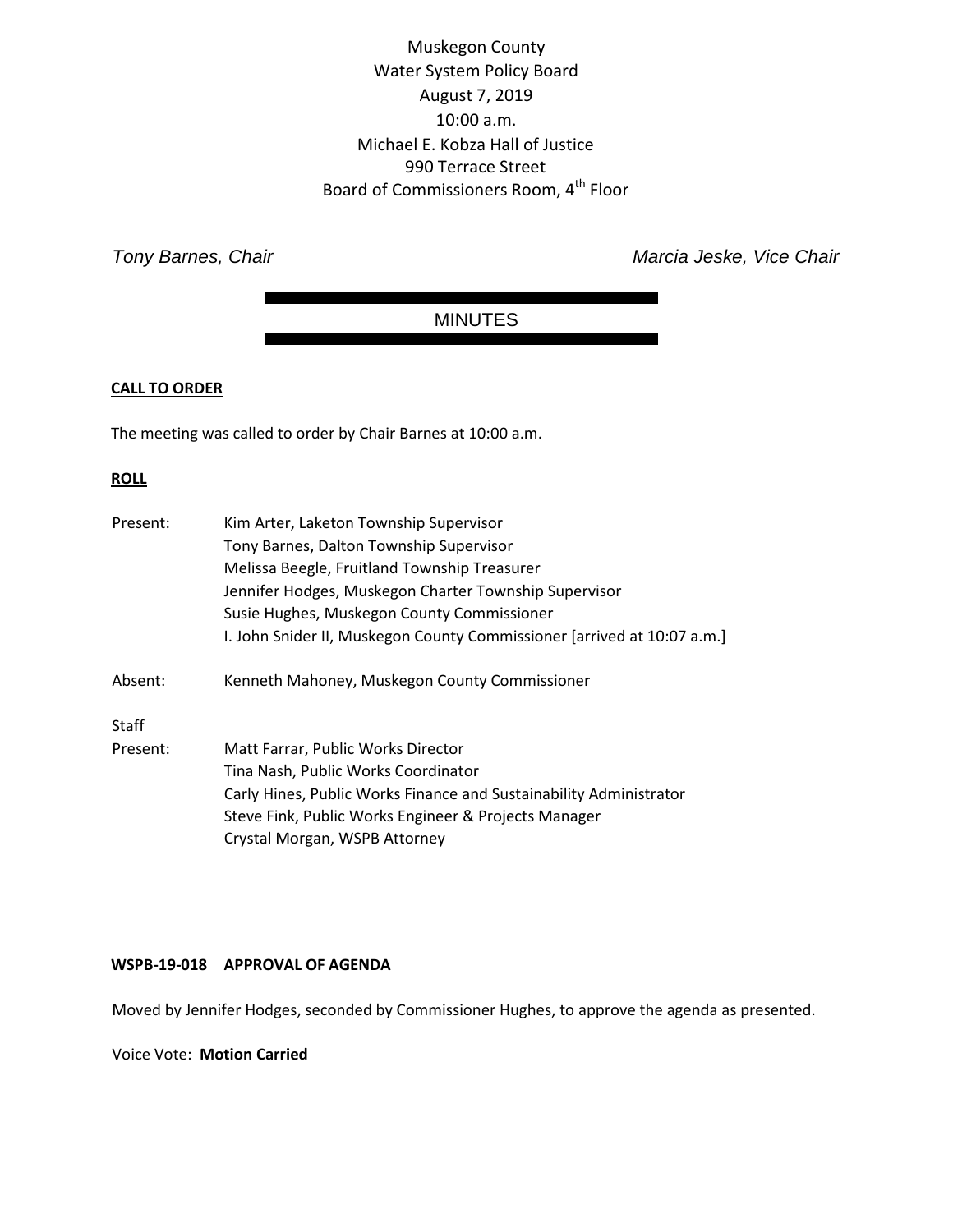#### **WSPB-19-019 APPROVAL OF MINUTES**

Moved by Commissioner Hughes, seconded by Jennifer Hodges, to approve the minutes of the Muskegon County Regional Water Policy Board meeting held on June 5, 2019.

Voice Vote: **Motion Carried** 

**PUBLIC COMMENT (on an agenda item)** 

None

# **ITEMS FOR Consideration**

# **WSPB -19-020 Recommend Fiscal Year 2019/2020 Budget**

Moved by Commissioner Hughes, seconded by Jennifer Hodges, to recommend to the Board of Commissioners the approval of the fiscal year 2020 budget for the Muskegon County Regional Water System as presented.

Matthew Farrar clarified the water system is only charged labor costs when a County employee works for the system. Matthew Farrar stated there is approximately \$2.1M from a previous bond sale set aside for the initial phase of the channel crossing project. Matthew Farrar stated raising the rates by small amounts will provide the funds to make the bond payments when we sell bonds for the channel crossing project and it won't be such a burden to the water customers.

Roll Call: Yes – Arter, Hodges, Hughes, Snider, Barnes No – Beegle Absent - Mahoney **Motion Carried**

# **WSPB-19-021 Recommend Cost Sharing Agreement**

Moved by Commissioner Hughes, seconded by Commissioner Snider, to recommend the cost sharing agreement for Phase I of the Channel Crossing project between the County and the City of Muskegon.

Matthew Farrar stated Phase I is from Beach Street to the channel. Matthew Farrar stated the agreement outlines the costs to the City of Muskegon and the costs to the County. Matthew Farrar stated the City of Muskegon's water customers located north of the channel will become customers of the County and a master meter will be installed south of the channel.

Roll Call: Yes –Snider, Beegle, Arter, Hodges, Hughes, Barnes No – None Absent - Mahoney **Motion Carried**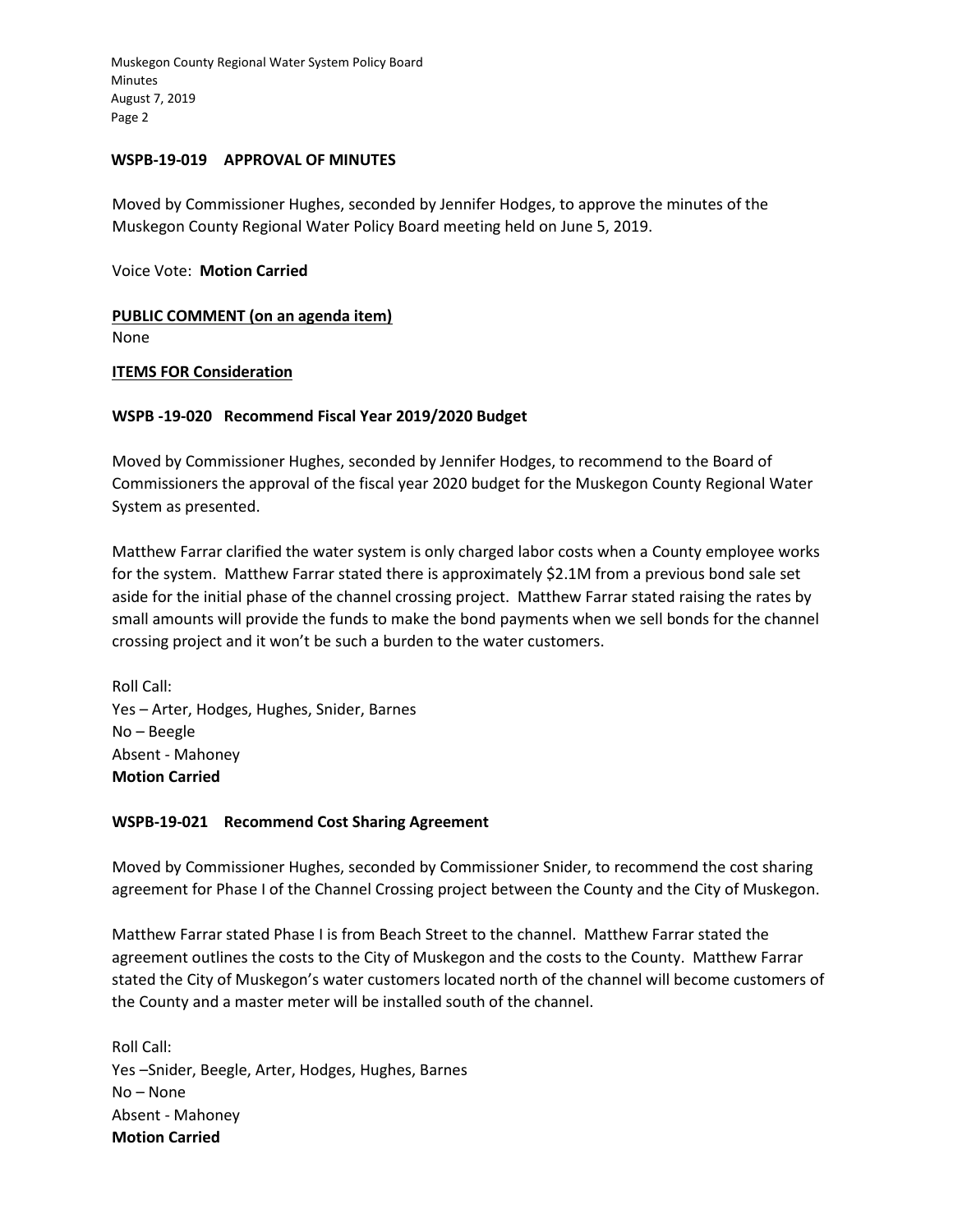#### **INFORMATIONAL ITEMS**

- **WSPB-19-022** Moved by Commissioner Hughes, seconded by Commissioner Snider, that the following informational items be received and placed on file:
	- 1. Local Fund Balance Sheet for July 2019
	- 2. Meter Set List for July 2019
	- 3. Check Disbursement Report
	- 4. Monthly Graphs

Voice Vote: **Motion Carried**

#### **OLD BUSINESS**

Steve Fink provided an update on the channel crossing project. Steve Fink stated they are currently working on the contract for work on Beach Street through Pere Marquette. Steve Fink informed the Board that Johnson & Anderson was purchased by DLZ. Steve Fink stated DLZ will begin to work on the design and specifications for the city water services portion that connects to the 30 inch watermain. Steve Fink stated they hope to have that ready to go out for bids in October to allow for spring 2020 start. Steve Fink stated once this is completed DLZ will work on the directional boring contract. Steve Fink informed the Board a soil boring was done near the channel that went down 150 feet and it was all sand and clay.

Commissioner Snider asked if the same principals would be working on this project. Steve Fink stated they are not aware of any changes in personnel for this project. Steve Fink stated he is still working with the same individuals from Johnson & Anderson.

#### **NEW BUSINESS**

Melissa Beegle asked if we are in accordance with the State of Michigan Lead and Copper Rule revision. Matthew Farrar stated we are.

#### **AUDIENCE PARTICIPATION**

None

#### **ADJOURN**

There being no further business to come before the Water System Policy Board, the meeting adjourned at 10:21 a.m.

Tony Barnes, Chair

\_\_\_\_\_\_\_\_\_\_\_\_\_\_\_\_\_\_\_\_\_\_\_\_\_\_\_\_\_\_\_\_\_\_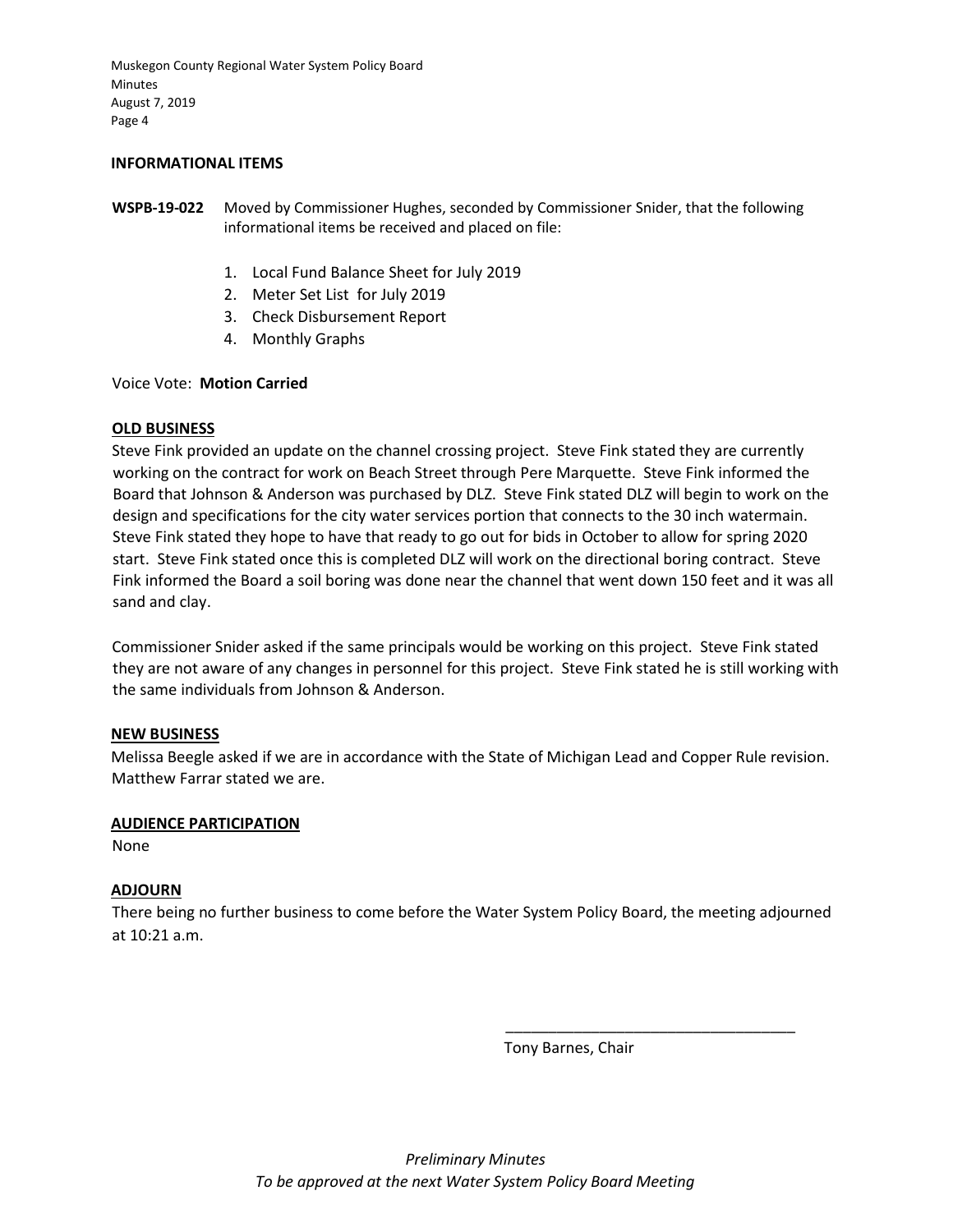Muskegon County Water System Policy Board December 4, 2019 10:00 a.m. Michael E. Kobza Hall of Justice 990 Terrace Street Board of Commissioners Room, 4<sup>th</sup> Floor

**Tony Barnes, Chair** *Tony Barnes*, Chair *Marcia Jeske, Vice Chair* 

# MINUTES

# **CALL TO ORDER**

The meeting was called to order by Chair Barnes at 10:03 a.m.

# **ROLL**

| Present: | Kim Arter, Laketon Township Supervisor<br>Tony Barnes, Dalton Township Supervisor<br>Marcia Jeske, Fruitland Township Supervisor |
|----------|----------------------------------------------------------------------------------------------------------------------------------|
|          | Jennifer Hodges, Muskegon Charter Township Supervisor<br>I. John Snider II, Muskegon County Commissioner                         |
| Excused: | Susie Hughes, Muskegon County Commissioner                                                                                       |
|          | Kenneth Mahoney, Muskegon County Commissioner                                                                                    |
| Staff    |                                                                                                                                  |
| Present: | Matt Farrar, Public Works Director                                                                                               |
|          | Tina Nash, Public Works Coordinator                                                                                              |
|          | Steve Fink, Public Works Engineer & Projects Manager                                                                             |
|          | Mark Eisenbarth, County Administrator                                                                                            |

# **WSPB-19-023 APPROVAL OF AGENDA**

Moved by Marcia Jeske, seconded by Jennifer Hodges, to approve the agenda as presented.

Voice Vote: **Motion Carried**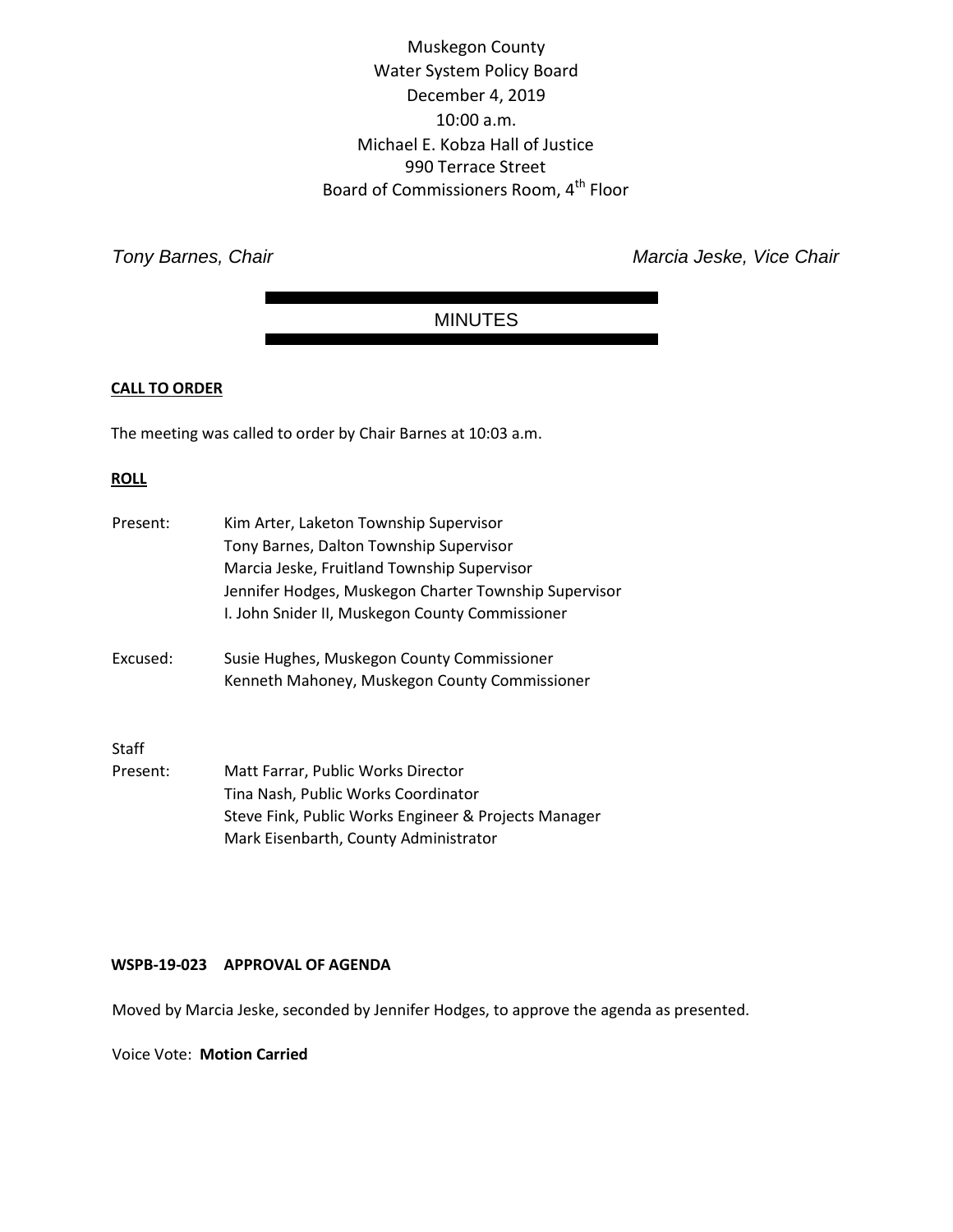#### **WSPB-19-024 APPROVAL OF MINUTES**

Moved by Commissioner Snider, seconded by Kim Arter, to approve the minutes of the Muskegon County Regional Water Policy Board meeting held on August 7, 2019.

#### Voice Vote: **Motion Carried**

**PUBLIC COMMENT (on an agenda item)** 

None

# **ITEMS FOR Consideration**

# **WSPB -19-025 Approve the 2020 Meeting Schedule**

Moved by Marcia Jeske, seconded by Commissioner Snider, to adopt the attached 2020 meeting schedule for the Muskegon County Regional Water System Policy Board.

Voice Vote: **Motion Carried** 

#### **INFORMATIONAL ITEMS**

**WSPB-19-026** Moved by Marcia Jeske, seconded by Jennifer Hodges, that the following informational items be received and placed on file:

- 1. Local Fund Balance Sheet for November 2019
- 2. Meter Set List for November 2019
- 3. Check Disbursement Report
- 4. Monthly Graphs

Matthew Farrar stated the municipalities may request their local fund balance at any time.

#### Voice Vote: **Motion Carried**

#### **OLD BUSINESS**

Matthew Farrar reviewed the Channel Crossing Project schedule with the Board (attached). Matthew Farrar stated, per the request of the City of Muskegon, a very limited amount of work can be done between Memorial Day and Labor Day. Matthew Farrar stated the plans and specifications for Contract No. 1/Beach Street will be made available at the Public Works office for WSPB members to review.

Discussion ensued regarding the County's bidding procedures and policies.

Matthew Farrar stated due to the amount remaining of the earmarked bond proceeds for the Channel Crossing Project he believes they will not need to go to the bond market until early 2021 depending on construction schedule.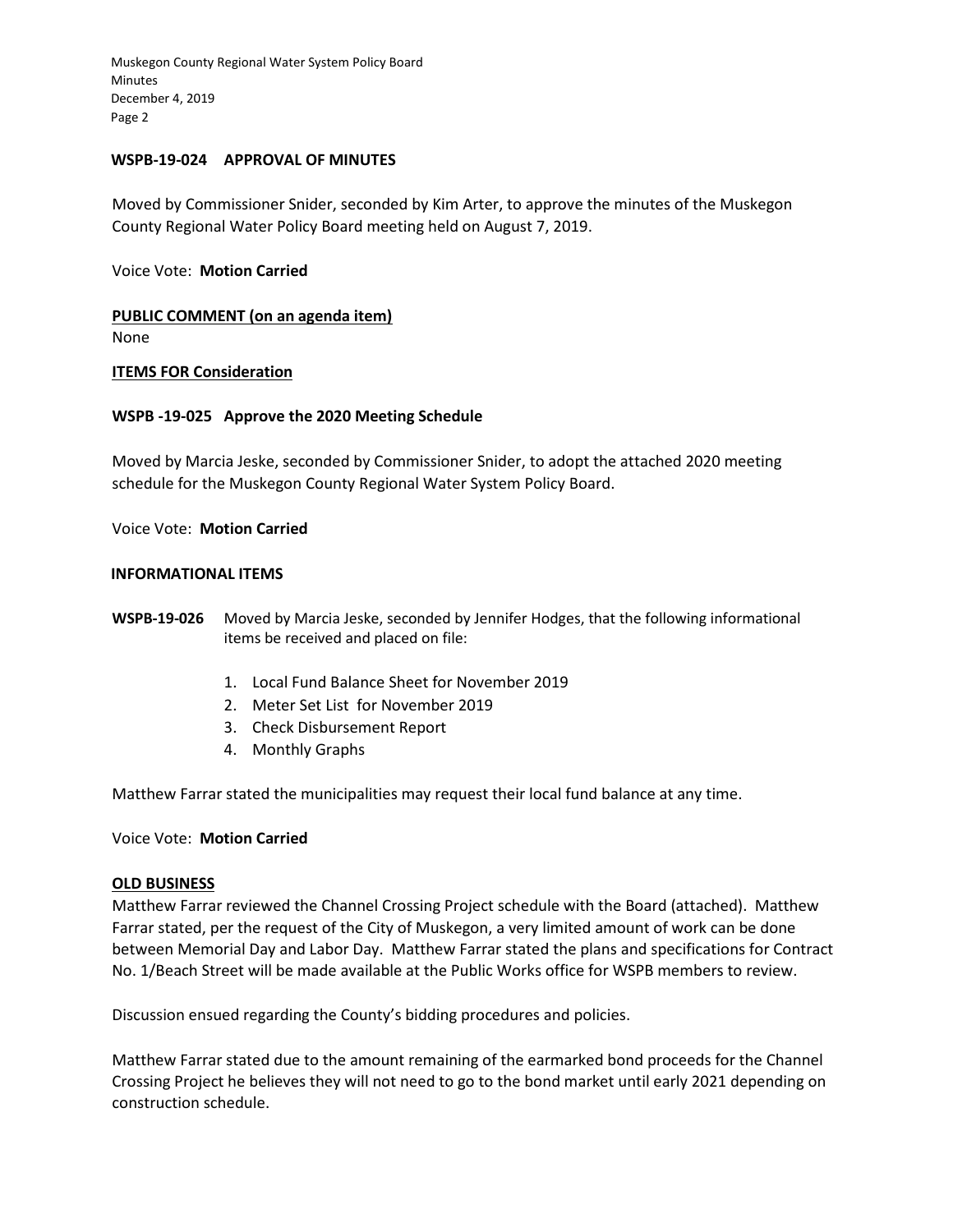Matthew Farrar informed the Board the soil borings collected went about 150 feet down. The results found sand and clay. Matthew Farrar stated they should be able to directional drill with no problems.

Steve Fink stated he has been monitoring and measuring the beach erosion in the area of the 30" stub since early October. Steve Fink stated there has been minimal amount of erosion in the area. Steve Fink stated he is working with DLZ to see if additional measures should be taken to protect the stub.

Matthew Farrar stated a year ago staff met with the State of Michigan and consultants. They concluded there may be the opportunity to stop pipe at the State Park beach bath house area and drill under the dunes for connection on Memorial Drive. Matthew Farrar stated he may request in February 2020 a contract modification for DLZ to design a route under the dunes. The original planned design route was up the park access to road to Memorial Drive and then east toward Peterson Road. Both routes could then be bid.

Matthew Farrar informed the members Johnson & Anderson was purchased by DLZ. Matthew Farrar stated he will be requesting approval to assign the JA contract to DLZ.

# **NEW BUSINESS**

Matthew Farrar clarified for forced connections the townships use their attorney. Kim Arter stated the requests for reimbursement is approved by the Board.

# **AUDIENCE PARTICIPATION**

None

# **ADJOURN**

There being no further business to come before the Water System Policy Board, the meeting adjourned at 10:25 a.m.

Tony Barnes, Chair

\_\_\_\_\_\_\_\_\_\_\_\_\_\_\_\_\_\_\_\_\_\_\_\_\_\_\_\_\_\_\_\_\_\_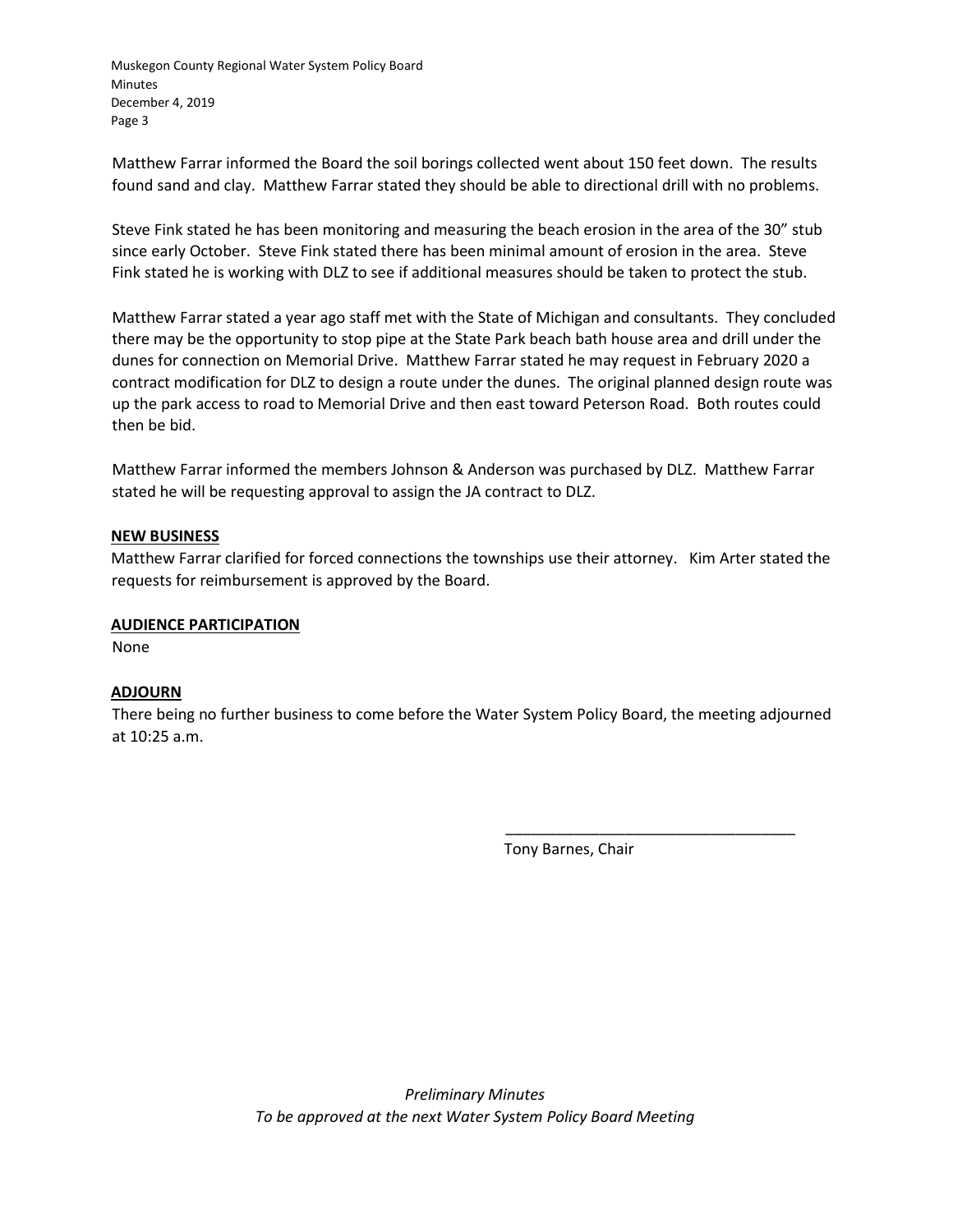# **Channel Crossing Project Update:**

# **Tentative Schedule for Phase I – Beach Street:**

- January 8, 2020: Water Policy Board Approve Plans and Specifications
- January 9, 2020: Go out for bids on bidnetdirect.com
- January 30, 2020: Bids due
- February 5, 2020: Water Policy Board approve the project & recommend to the Board of Public Works the lowest responsible bidder
- February 13, 2020: Board of Public Works award contract to lowest responsible bidder $1$
- February 2020 Memorial Day 2020: Contractor may begin work from the filtration plant to approximately 800' north on the pipeline segment not underneath Beach Street.
- After Labor Day 2020, contractor to begin installing water main within Beach Street , install water services to homes along Beach Street, and reconstruct the road.
- Final completion by Memorial Day 2021.

# **Project Coordination with the City of Muskegon**

The first phase of the Channel Crossing Project project will begin at the filtration plant and continue north in Beach Street to the channel (stop at the beginning of Margaret Drake Elliot Park). This project will need coordination with the City of Muskegon's round-a-bout installation at the intersection of Beach Street and Lakeshore Drive. Muskegon will install the round-a-bout in spring 2020. The primary work on Phase I of

<span id="page-19-0"></span> $1$  Date tentative as the Board of Commissioners has not yet set the 2020 meeting schedule.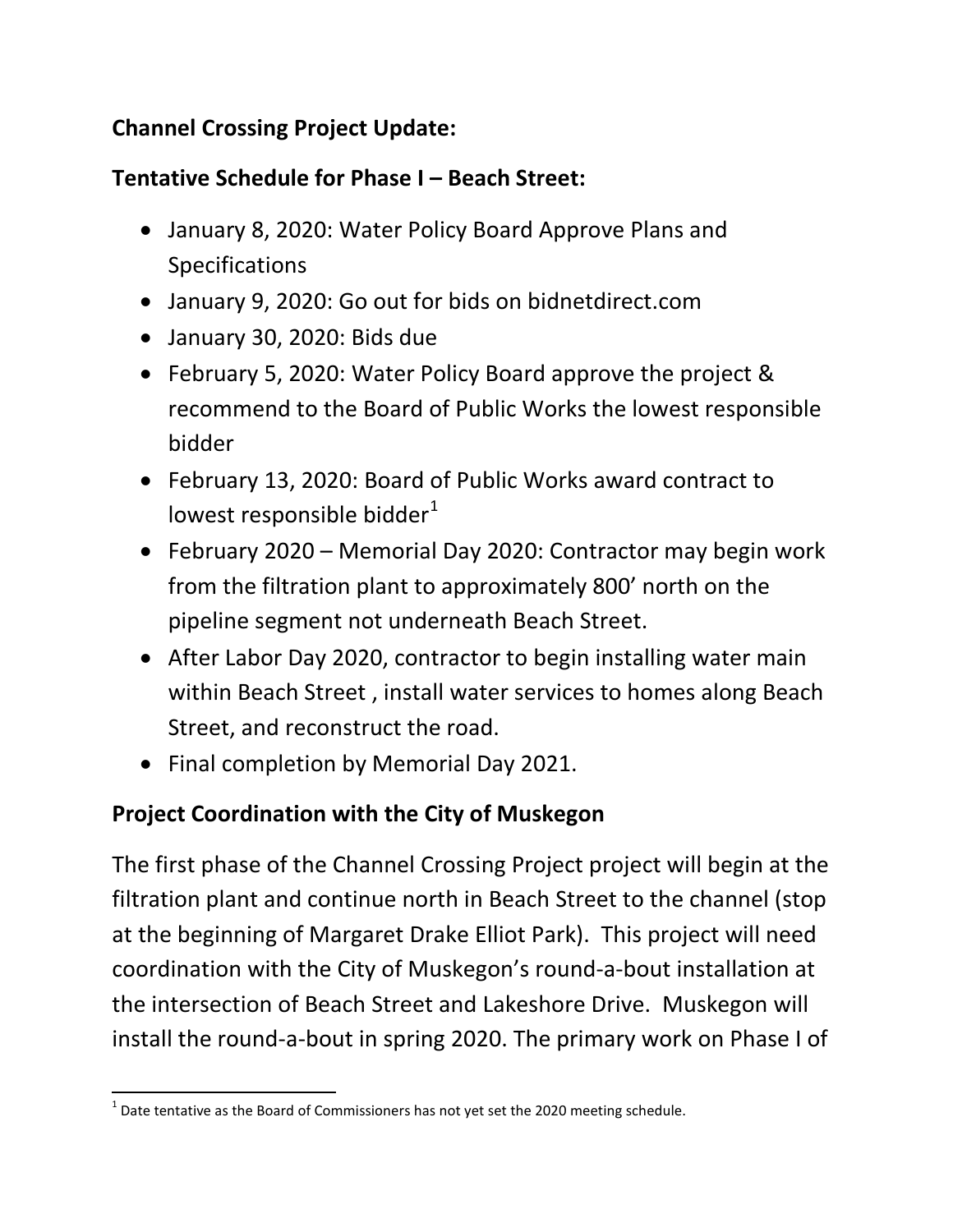the Channel Crossing Project will begin after Labor Day 2020. No work can be done between Memorial and Labor days.

# **Required Approvals-Assign J&A Contract to "J&A, a DLZ Company" & Approve Plans & Specifications**

Section 7(c), page 16 of the Amended and Restated Muskegon County Regional Water System Management Contract states, "*All plans and specifications for the expansions, extensions, improvements and changes to the System shall be prepared by engineers selected by or acceptable to the System Policy Board, and the plans and specifications thus prepared must be approved by the County and the System Policy Board*."

The Water Policy Board previously selected J&A as the project engineer. Since J&A was purchased by DLZ, staff is preparing contract assignment language that will transfer the obligations of the J&A contract to "J&A, a DLZ Company". This will be presented to the Water Policy Board at its January 8, 2020 meeting for consideration and approval.

Also at the January 8, 2020 meeting, staff will request approval of the plans & specifications for Phase I. A full set of plans & specifications are available at the DPW office for Water Policy Board members to review.

# **Project Approval**

Section 7(c), page 16 of the Amended and Restated Muskegon County Regional Water System Management Contract states, "*Reviewing and approving any request for expansions, extensions, improvements or changes to the System, which approval shall not be unreasonably withheld*."